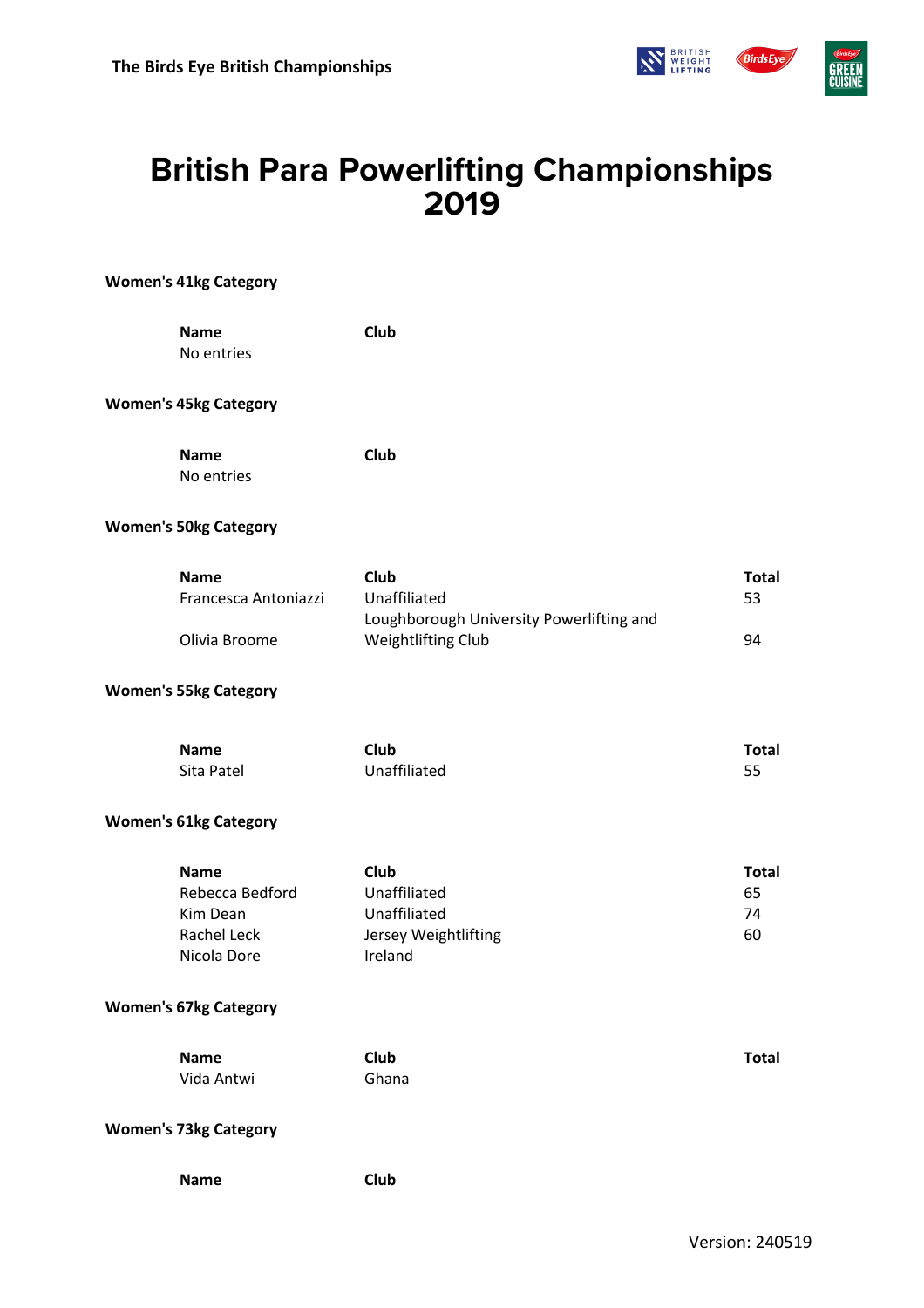

## No entries

## **Women's 79kg Category**

| <b>Name</b><br>Lauren Sanders                                    | Club<br>Unaffiliated                                                  | <b>Total</b><br>50               |
|------------------------------------------------------------------|-----------------------------------------------------------------------|----------------------------------|
| <b>Women's 86kg Category</b>                                     |                                                                       |                                  |
| <b>Name</b><br>Louise Sugden                                     | <b>Club</b><br>Unaffiliated                                           | <b>Total</b><br>115              |
| <b>Women's +86kg Category</b>                                    |                                                                       |                                  |
| <b>Name</b><br>Caroline Buckle                                   | Club<br><b>Hallam Barbell</b>                                         | <b>Total</b><br>53               |
| <b>Men's 49kg Category</b>                                       |                                                                       |                                  |
| <b>Name</b><br>Adam Alderman                                     | <b>Club</b><br>Unaffiliated                                           | <b>Total</b><br>149              |
| <b>Men's 54kg Category</b>                                       |                                                                       |                                  |
| <b>Name</b><br>No entries                                        | Club                                                                  |                                  |
| <b>Men's 59kg Category</b>                                       |                                                                       |                                  |
| <b>Name</b><br>Sean Clare<br>Francis Cowen<br>Paul Hinton        | Club<br>Unaffiliated<br>Unaffiliated<br>Unaffiliated                  | <b>Total</b><br>113              |
| <b>Men's 65kg Category</b>                                       |                                                                       |                                  |
| <b>Name</b><br>Ollie Brown<br><b>Gary Quantrill</b><br>Mark Swan | Club<br>Unaffiliated<br><b>GoLift WLC</b><br>Unaffiliated             | <b>Total</b><br>170<br>85<br>153 |
| <b>Men's 72kg Category</b>                                       |                                                                       |                                  |
| <b>Name</b><br>Safron Gordon<br>Emmanuel Oku                     | <b>Club</b><br><b>Stockport Spartans Weight Lifting Club</b><br>Ghana | <b>Total</b>                     |